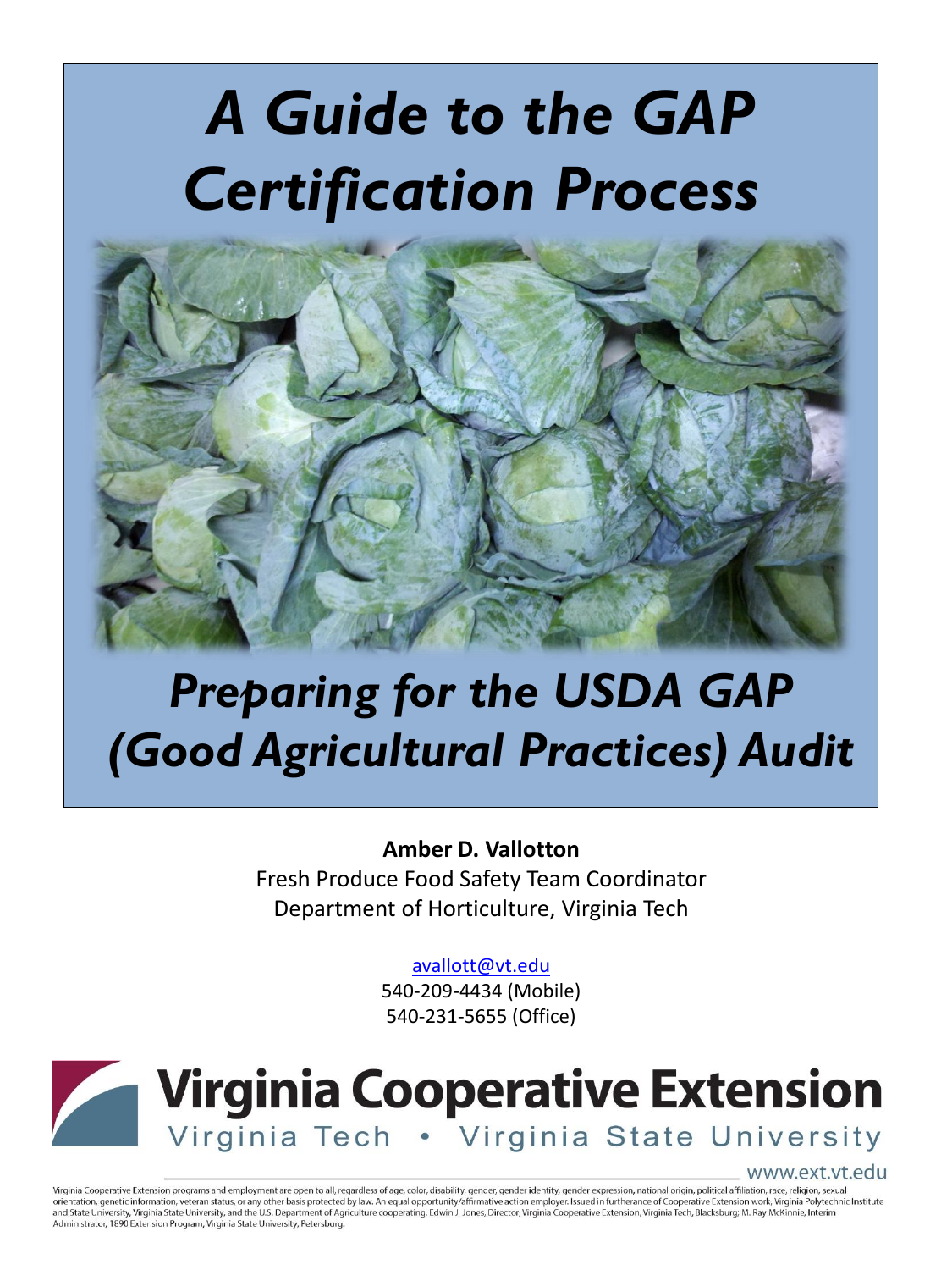#### **Overview**

The increasing incidence of foodborne illness in fresh produce in the U.S. has resulted in a demand for food safety assurance by minimizing the risks of microbial hazards. While there is no way to completely eliminate all of the potential risks, there are many food safety practices growers and food handlers can implement beginning at the farm level and progressing all the way through to the market-place. These practices pertain to water and soil quality, management of wildlife pests and livestock, worker health and hygiene, equipment and facilities, and general handling and traceability of product.

Obtaining Good Agricultural Practices (GAP) certification is one way growers can verify their production and handling practices are in accordance with recommended safety guidelines. To become GAP-certified a farm must prepare for and pass a GAP audit. While presently there are several different certifying entities with their specific audits, the guidelines described herein refer specifically to the **USDA GAP audit process**. While the actual GAP audit templates are different, the guidelines here are useful for preparing for the Harmonized GAP audit, since the fundamental GAP principles and the process of preparing for each audit is essentially the same.

The purpose of this guide is to help you walk through the audit preparation process in a step-bystep manner. While the certification process can seem daunting and painstaking, a multi-faceted approach has been used here to help you get through the process and have your farm successfully become GAP-certified. Preparation includes:

- An initial on-farm assessment
- Farmer training and one-on-one farm consultations to help you develop a Plan of Action (POA) Manual
- Monitoring and documenting practices in your POA Manual
- Farm implementation with a pre-audit farm walk-through (mock audit)
- Scheduling and conducting the audit, and post-audit visits/updates as needed

### **Getting Started**

Many growers, once they decide to pursue GAP certification, can feel overwhelmed at where to begin the process, as well as what they need to do and how to do it. Based on our experience of having worked with several dozens of growers, we have found that a first very helpful step in the process is to conduct a one-on-one on-farm assessment. You can **contact the Fresh Produce Food Safety Team and local VCE office to set up an appointment.** Questions, such as the flow of product from production to harvest to post-harvest handling to packing to storage and transportation, are discussed. Water sources and manures/soil amendments applied, toilet and hand-washing facilities, worker health & hygiene, sanitation practices, and product traceability are also considered. This important information will be very useful as you begin to prepare your Food Safety Plan in your GAP Plan of Action (POA) Manual. It will also help you identify documentation that may be lacking, which you need as support material for your POA Manual.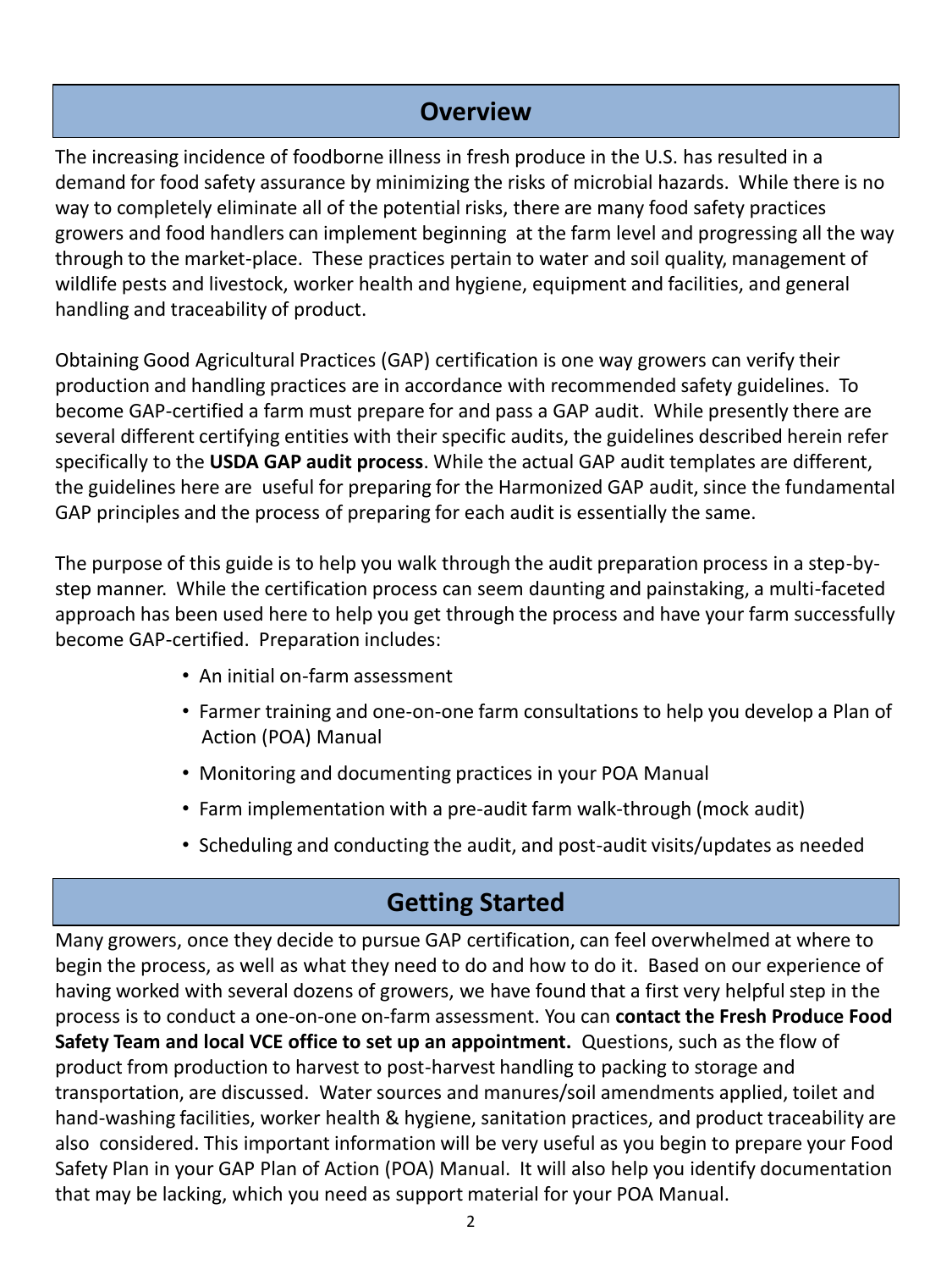### **Developing your Plan of Action (POA) Manual**

The next major step is to develop and complete your POA Manual. The POA Manual is a written document that outlines your entire food safety program and how you plan to carry it out on your farm or operation. To make this process easier, we have streamlined this process by providing the core manual templates, which can then be fine-tuned to reflect your specific unique farm. The POA Manual consists of several main parts:

- Audit Checklist Questions and Answers
- Standard Operating Procedures
- Record/ Logs
- Supporting Documents

**Audit Checklist Questions and Answers** are identical to the USDA Audit Program checklist questions, and are provided in excel spreadsheet format. In addition to the required demographic, general question, and Farm Review section templates, there are other audit areas from which a farm may choose to be certified (if desired or needed). These areas include Field Harvesting and Field Packing, House Packing Facility, Storage and Transportation, Wholesale Distribution Center, and Preventive Food Defense.

**Standard Operating Procedures (SOPs)** outline the farm or company policy related to food safety. Each SOP details step-by-step how a specific operation or activity is done on the farm. For example, your farm's SOP on wildlife control would specify procedures for monitoring wildlife, how regularly this is done, and what steps you might take as corrective actions when wildlife is detected. On the checklist questions, a "P" indicates that a policy/SOP document must be provided in the food safety plan in order to show conformance to the question.

**Record/ Logs** document when and who performed specific standard operating procedures, as well as the details specifying compliance with the given SOP/policy. For example, a log sheet of wildlife observations would note the specific dates fields and traps were checked for the presence of wildlife, who made the observations, and what specific steps were employed (such as resetting traps, implementing other measures, etc.). Records/logs should closely coincide with specific SOPs. On the checklist questions, an "R" indicates that a record is required to show an action was taken.

**Supporting Documents** help substantiate a response to an audit checklist question and includes materials such as risk assessment notes; traceability system information like farm maps, harvest dates, crop, field, and producer codes, as well as disposition records, invoices and/or market reports; drawings showing packing house flow zones; water test results; pesticide recordkeeping books, pesticide labels, MSDSs, and any other pertinent IPM-related documentation; food safety training such as certificates, agendas, presentation notes and handouts, and trainer information; and any other supporting documentation related to specific practices (i.e. fact sheet or manufacturer specifications). On the checklist questions, a "D" indicates that a document is required.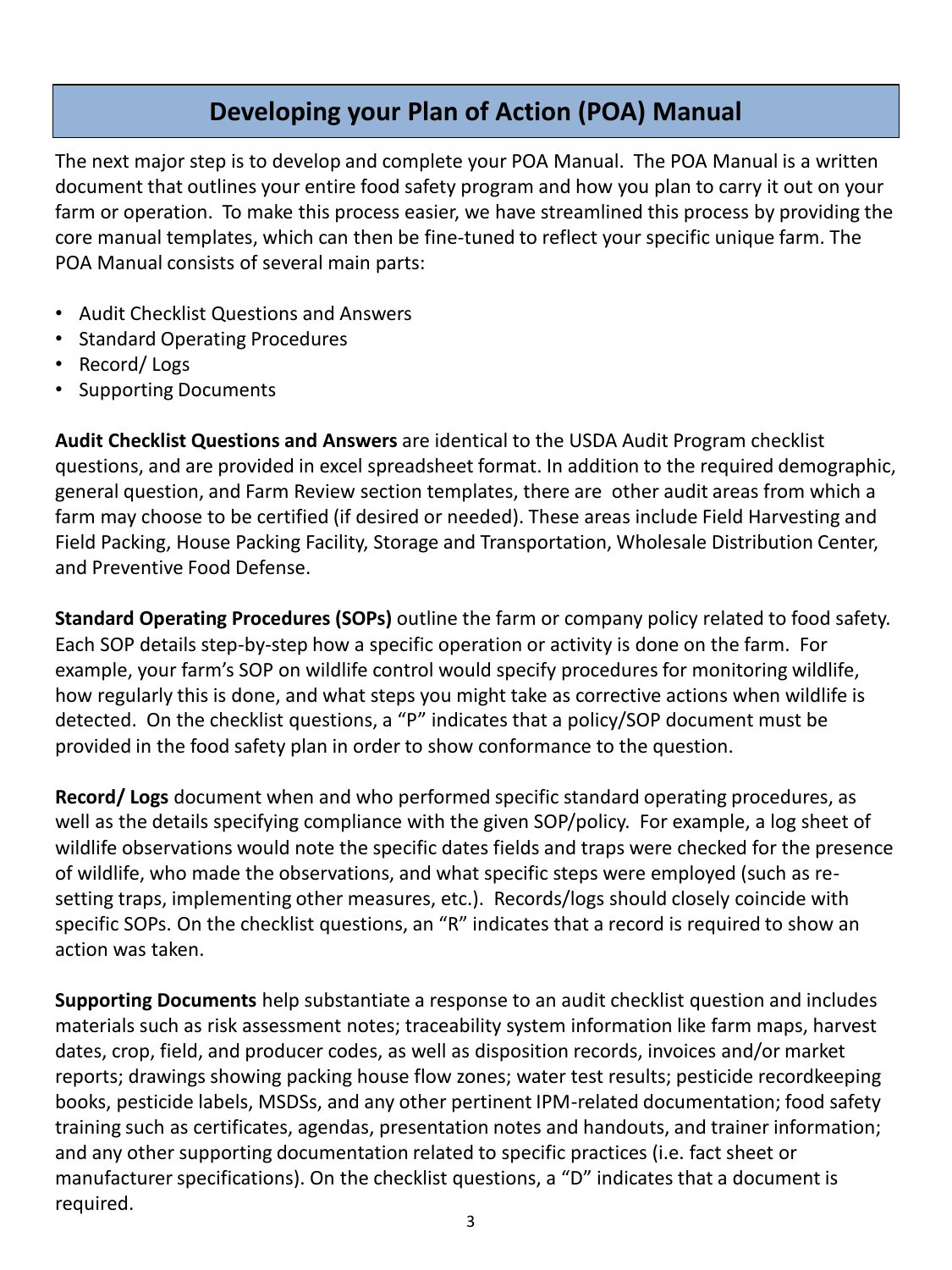The POA Manual is organized starting with a comprehensive Table of Contents, detailing what is found in each section. Each of the sets of audit checklist template questions are divided into separately labeled sections, with all SOPs, records/ logs\*, and other supporting documents immediately provided within that section, in chronological question order. Loose supporting documents can be placed into plastic sleeves and labeled to reflect the specific question number they pertain to (as reflected in the Table of Contents).

The POA Manual represents your comprehensive farm food safety plan and adherence to your POA is an implicit expectation. It is also important to remember that like any certification, documentation of all actions taken is absolutely crucial! **The auditors are looking for compliance with the stated policies, so if you say you do something as a part of your written policy, you will need the proper documentation to support having done it!** As the auditors say, **"Document, Document, Document!!"** One way to perform and maintain your documentation is to create separate notebooks with your record/log sheets, keeping them in a location that all farm workers have access to. Routine, frequently performed tasks log sheets can be kept on a clip board, if desired, then placed into their respective notebooks when filled in. However you decide to organize your system, it is best to keep the POA Manual in a protected place as a reference, and keep the frequently used log sheets separate (one-time logs can be kept in the main reference manual)\*.

#### **Readying the Farm for the Audit**

While the written POA Manual tells how you will carry out your food safety plan and contains related documentation, **implementing what the manual says is the next major step for preparing for the audit**. This means systematically putting into place all the specific practices, procedures, and signage you have detailed in the POA and documenting those practices in your records/ logs. The following list, while not exhaustive, lists some of the key areas that need to be addressed:

- Testing all water sources and taking corrective treatment measures if warranted
- Implementing fencing or buffers when livestock are next to crop production areas and pose a risk of contamination
- Making sure manures are properly stored and contained
- If applying raw manures, making sure a minimum "120 days before harvest" requirement is met; if using composted manure, documenting the turning, monitoring temperatures, and mixing to insure manure is actively composted
- Monitoring production areas for wildlife and implementing any deterrence measures
- Establishing a rodent control program in packing areas and other pertinent areas
- Setting up sanitation units or in-home restrooms, hand washing stations, and designated eating areas
- Installing any protective covers over breakable lights and glass
- Buying and using harvest containers and packing materials that meet standards
- Making sure processing water for packing is potable and establishing monitoring system